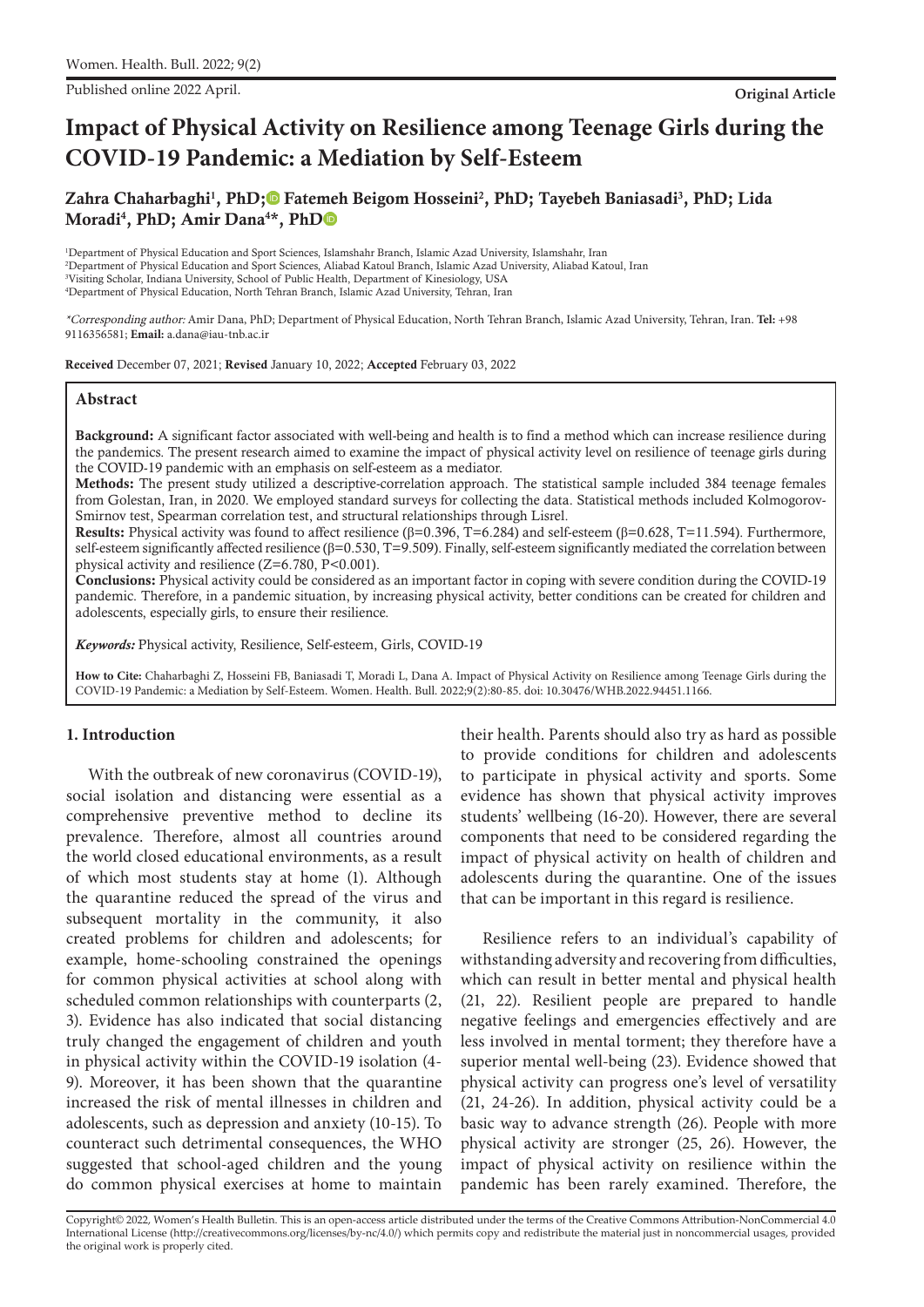primary goal of the current research was to examine the effects of physical activity level on resilience among teenage girls during the COVID-19 pandemic.

Another factor that can possibly affect the correlation between physical activity and resilience is a person's self-esteem. Based on the literature, people with high self-esteem or a high feeling of control will embrace dynamic coping techniques focusing on problems while people with a low self-esteem will receive passiveavoidant adapting styles centered on feelings (27-29). In children and adolescents, high self-esteem has been associated with the level of physical activity and high sense of resilience (28). Some other papers have shown that low self-esteem is related to depression, anxiety, and dysfunctional coping strategies (30). However, this issue has been rarely examined during the COVID-19 pandemic. Hence, the second goal of the current research was to examine whether self-esteem acts as a mediation in the correlation between physical activity and resilience in teenage girls within the COVID-19 pandemic. Overall, we aimed to examine the effects of physical activity on resilience among teenage girls during the COVID-19 pandemic considering selfesteem as a mediator.

## **2. Methods**

The present study applied a descriptive-correlation approach. The ethical considerations of the current research were approved under the code of IR.IAU. AK.REC.1400.001. The female teenagers and their parents signed the informed consent prior to participation in this work.

## *2.1. Participants*

Herein, we enrolled 384 female teenagers with an average age of 15.64±0.82 years, who volunteered to participate. The study was conducted in Golestan, Iran, in 2020. Our sample was chosen through convenience sampling method, based on the guidelines of Krejcie and Morgan (31).

#### *2.2. Measures*

**2.2.1. Physical Activity:** We evaluated physical activity through Physical Activity Behavior in Leisure-Time Scale (20), consisting of three items based on an eight-point Likert scale from zero days (0) to seven days (7). Previous studies showed a high reliability for this scale where Cronbach's alpha coefficient was 0.90 (18, 20). Herein, we evaluated the validity of the Persian

version of this scale through opinions of nine experts, CVI and CVR were both 1.00.

**2.2.2. Resilience:** To evaluate resilience, we employed the Connor-Davidson Resilience Scale with 25-questions scored on a five-point Likert scale from 0 "never" to 4 "always" (32). The higher the scores, the greater the resilience. The reliability of this survey was affirmed by past research where Cronbach's alpha coefficient was 0.87 (32). In addition, here, reliability of the Persian version of the current survey was affirmed by nine experts (CVI=0.88, CVR=0.78).

**2.2.3. Self-Esteem:** We used the Rosenberg Self-Esteem Scale (33) to evaluate the teenagers' self-esteem. The survey consisted of 10 four-point Likert questions with scores ranging from strongly disagree (0) to strongly agree (3). The reliability of this questionnaire has been assessed in previous studies where Cronbach's alpha coefficient was 0.92. Furthermore, the reliability of the Persian version of the current survey was assessed by nine experts (CVI=0.88, CVR=0.88).

## *2.3. Data Analysis*

Means and standard deviations were used as descriptive statistics. Spearman correlation test was used to compute the correlations between the research components. Structural associations between the research components were examined thought Lisrel. P value was set at P<0.05.

#### **3. Results**

#### *3. 1. Describing Population*

We enrolled 384 female teenagers with an average age of 15.64±0.82 years, who voluntarily participated in this study. The inclusion criteria were teenage girls with no physical or mental disabilities. Anyone out of this age range or with any physical or mental problems was excluded from the study.

Table 1 represents descriptive data. The findings suggested that in general, our sample had a relatively low amount of physical activity. Likewise, self-esteem was below average. However, resilience was above the average. According to Kolmogorov-Smirnov tests, our data did not have normal distribution (all P<0.05).

#### *3.2. Bivariate Correlations*

Table 1 also demonstrates the bivariate correlations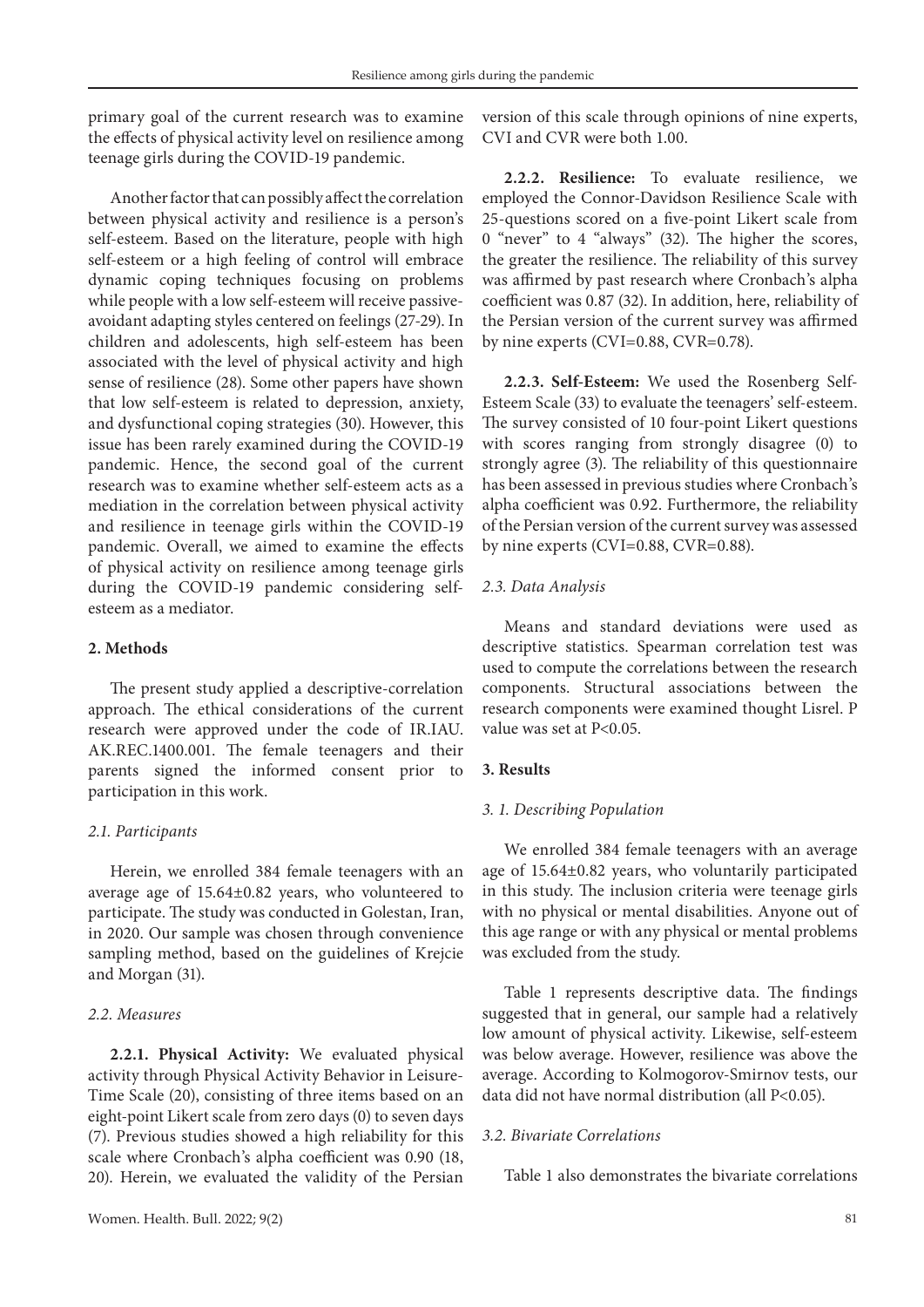| Table 1: Means and Standard Deviations and correlation matrix of the research components |             |                                   |                          |                          |  |  |  |
|------------------------------------------------------------------------------------------|-------------|-----------------------------------|--------------------------|--------------------------|--|--|--|
|                                                                                          | <b>Mean</b> | <b>Standard Deviations (SD) 1</b> |                          |                          |  |  |  |
| 1. Physical Activity                                                                     | 1.56        | 0.49                              | $\overline{\phantom{a}}$ |                          |  |  |  |
| 2. Resilience                                                                            | 64.19       | 12.40                             | $r = 0.493$<br>P < 0.001 | $\overline{\phantom{a}}$ |  |  |  |
| 3. Self-Esteem                                                                           | 11.19       | 2.71                              | $r=0.719$<br>P < 0.001   | $r = 0.607$<br>P < 0.001 |  |  |  |

| Table 2: Results of structural equation modelling |                                            |       |           |  |  |  |
|---------------------------------------------------|--------------------------------------------|-------|-----------|--|--|--|
|                                                   | Path                                       |       | T-value   |  |  |  |
|                                                   | Physical Activity=>Resilience              | 0.396 | 6.284     |  |  |  |
| $\overline{2}$                                    | Physical Activity=>Self-Esteem             | 0.628 | 11.594    |  |  |  |
| 3                                                 | Self-Esteem=>Resilience                    | 0.530 | 9.509     |  |  |  |
|                                                   |                                            |       | P value   |  |  |  |
| 4                                                 | Physical Activity=>Self-Esteem=>Resilience | 6.780 | P < 0.001 |  |  |  |

among physical activity, resilience, and self-esteem. The results revealed significant direct correlations among physical activity and resilience (P<0.001). Moreover, physical activity was positively and significantly related to self-esteem (P<0.001). Finally, self-esteem was directly and significantly associated with resilience (P<0.001).

#### *3.3. Structural Equation Modelling*

Table 2 and Figure 1 depict the findings of structural equation modelling. As shown, physical activity significantly affected resilience (T=6.284). Moreover, physical activity significantly affected self-esteem (T=11.594). Furthermore, self-esteem had a significant effect on resilience (T=9.509). Finally, self-esteem significantly mediated the correlation between physical activity and resilience (P<0.001). Table 3 reveals that our model had good fit.

### **4. Discussion**

COVID-19 pandemic has seriously influenced the lifestyle of children and adolescents; for example, some evidence has shown that the pandemic seriously changed physical and psychological health of children and youth. However, little is known about the impact of physical activity on resilience among teenagers within the pandemic. Therefore, we conducted the



**Figure 1:** The figure shows structural relationships between the research components.

current research to examine the effects of physical activity on resilience among teenagers within the pandemic situation. Herein, self-esteem was added as a mediator into the research model. The findings showed that physical activity significantly affected resilience and self-esteem among teenage girls within the pandemic. Our results are consistent with those of past papers (21-26). To interpret our findings, we can point to the important role of physical activity on physical and psychological health, including the improvement of depression and mental disorders. Regarding resilience, a common belief is that physical activity has positive effects on depression, anxiety, and mental disorders, and numerous studies have shown significant relationships between physical activity and general well-being and mental well-being. Moreover, it is proposed that physical activity might provide a protective system against mental disorders, stress and other psychological disorders (22, 23).

Regular exercise and physical activity, by making

| Table 3: Results of model fit |                      |                       |                   |  |  |  |
|-------------------------------|----------------------|-----------------------|-------------------|--|--|--|
| <b>Index</b>                  | <b>Optimal Range</b> | <b>Obtained Value</b> | <b>Conclusion</b> |  |  |  |
| <b>RMSEA</b>                  | < 0.08               | 0.07                  | Good fit          |  |  |  |
| $X^2$ / df                    | $<$ 3                | 2.69                  | Good fit          |  |  |  |
| <b>RMR</b>                    | Closer to 0          | 0.04                  | Good fit          |  |  |  |
| <b>NFI</b>                    | >0.9                 | 0.97                  | Good fit          |  |  |  |
| <b>CFI</b>                    | >0.9                 | 0.96                  | Good fit          |  |  |  |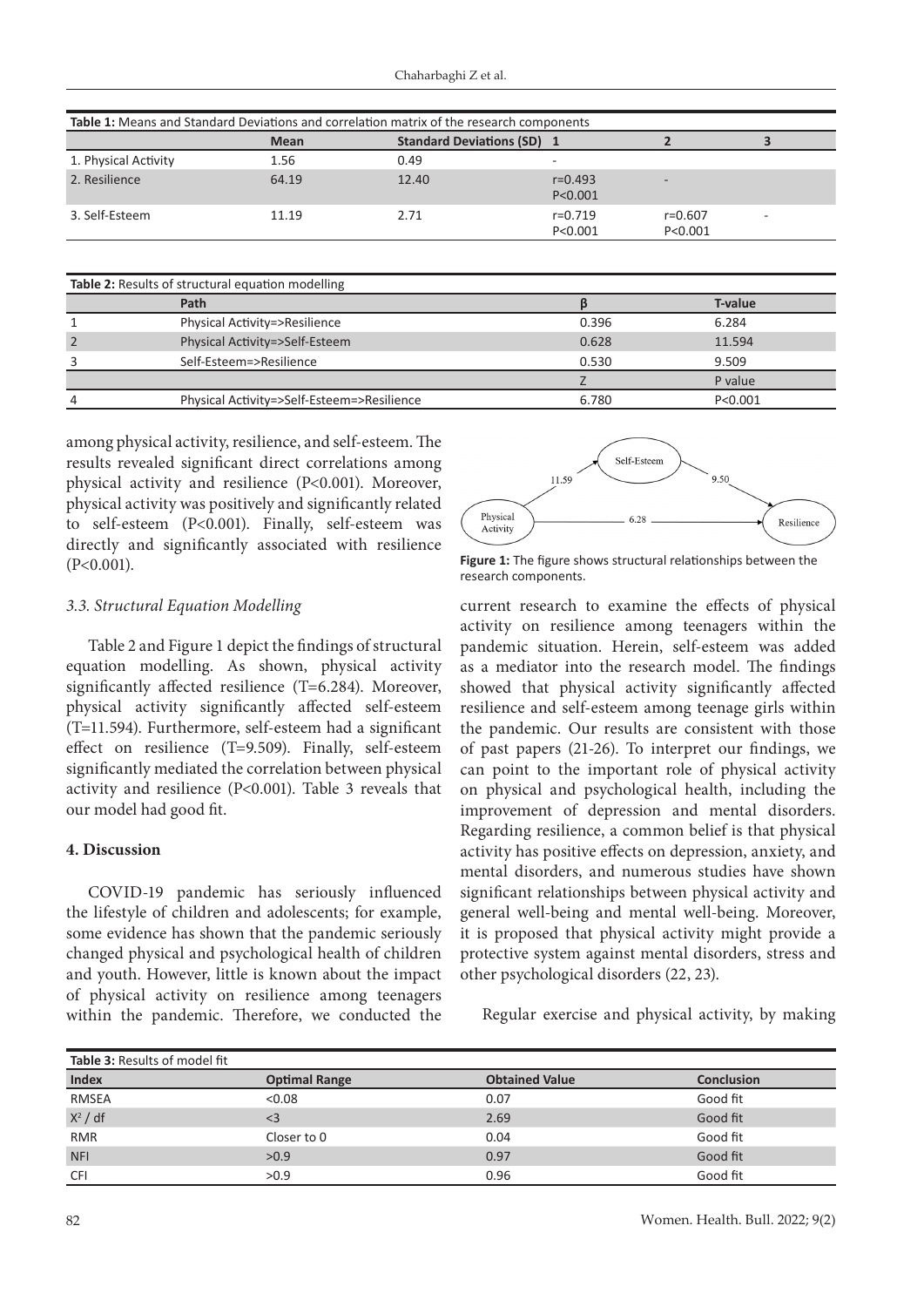changes in the level of brain arousal and biochemical and psychological structure of an individual, strengthen and develop social processes, such as self-esteem, independence, and empathy; they also reduce aggression and anxiety. Accordingly, physical activity and exercise enable people to show a higher tolerance threshold in dealing with problems (24, 26). As shown in this study, increasing physical activity improves teenagers' resilience and self-esteem during the COVID-19 pandemic. Therefore, physical activity may be one of the factors affecting certain individual characteristics and virtues that belong to resilience in individuals and improve resilience in individuals during the COVID-19 pandemic.

Some researchers suggested that resilience changes over time and can be induced in individuals and increased through protective agents (24-26). Based on the endogenous model of resilience, Malhi and colleagues (34) indicated that people can maintain and improve endogenous resilience by strengthening resilience. Strengthening resilience includes social support, health care, balance in recreation and entertainment, rest and responsibility. Therefore, during the pandemic, female teenagers also need further social support from parents and important people in order to be able to develop their resilience.

The findings of this study implied that self-esteem significantly affected resilience among teenage girls within the pandemic. Our results are consistent with those of past research (27-30). Self-esteem has been specified numerous times as one of the major components that can buffer the harmful impacts of stress on mental wellbeing; nonetheless, there are very little empirical evidence. Our results are consistent with the findings of past research that detailed negative relationships between self-esteem and day-by-day stress and discouragement in adolescents (27, 28). Selfesteem is the essential indicator for the current study. This clearly indicates that teenagers with a higher self-esteem show higher resilience, which might help them to cope with challenging conditions during the COVID-19 pandemic.

There are certain limitations for this study, to which one must pay attention when interpreting the findings. Primarily, the current research utilized a cross-sectional plan which limits looking at causal impact of physical activity and self-esteem on the resilience of teenagers during the COVID-19 pandemic. Subsequently, the need to assess the social-economic conditions of our sample may be another limitation. Future research ought to concentrate on longitudinal research designs with emphasis on socio-economic conditions of the subjects.

## **5. Conclusions**

In summary, this study showed that physical activity has significant effects on resilience among teenage girls during the COVID-19 pandemic. Moreover, self-esteem has a significant mediating part in the correlation among physical activity and resilience among teenage girls during the COVID-19 pandemic. These results suggested that physical activity can be considered as an important factor in coping with severe conditions during this period. Hence, in a pandemic situation, by increasing physical activity, better conditions can be created for children and adolescents, especially girls, to ensure their resilience. There are some practical implications for parents during the pandemic. Accordingly, it could be suggested that parents encourage their children to engage in physical activity in order to improve their resilience and selfesteem during the COVID-19 pandemic.

## **Ethical Approval**

The Ethics Review Board of the university approved the present study with the code of IR.IAU. AK.REC.1400.001. Written informed consent was obtained from female teenagers and their parents.

## **Acknowledgement**

Many thanks to all the students and parents who helped us in this study.

## **Conflict of Interest:** None declared.

### **References**

- 1. Cucinotta D, Vanelli M. WHO Declares COVID-19 a Pandemic. Acta Biomed. 2020;91(1):157-160. doi: 10.23750/abm.v91i1.9397. PubMed PMID: 32191675; PubMed Central PMCID: PMC7569573.
- 2. Bedford J, Enria D, Giesecke J, Heymann DL, Ihekweazu C, Kobinger G, et al. COVID-19: Towards Controlling of a Pandemic. Lancet. 2020;395(10229):1015-1018. doi: 10.1016/S0140- 6736(20)30673-5. PubMed PMID: 32197103; PubMed Central PMCID: PMC7270596.
- 3. Hammami A, Harrabi B, Mohr M, Krustrup P. Physical Activity and Coronavirus Disease 2019 (COVID-19): Specific Recommendations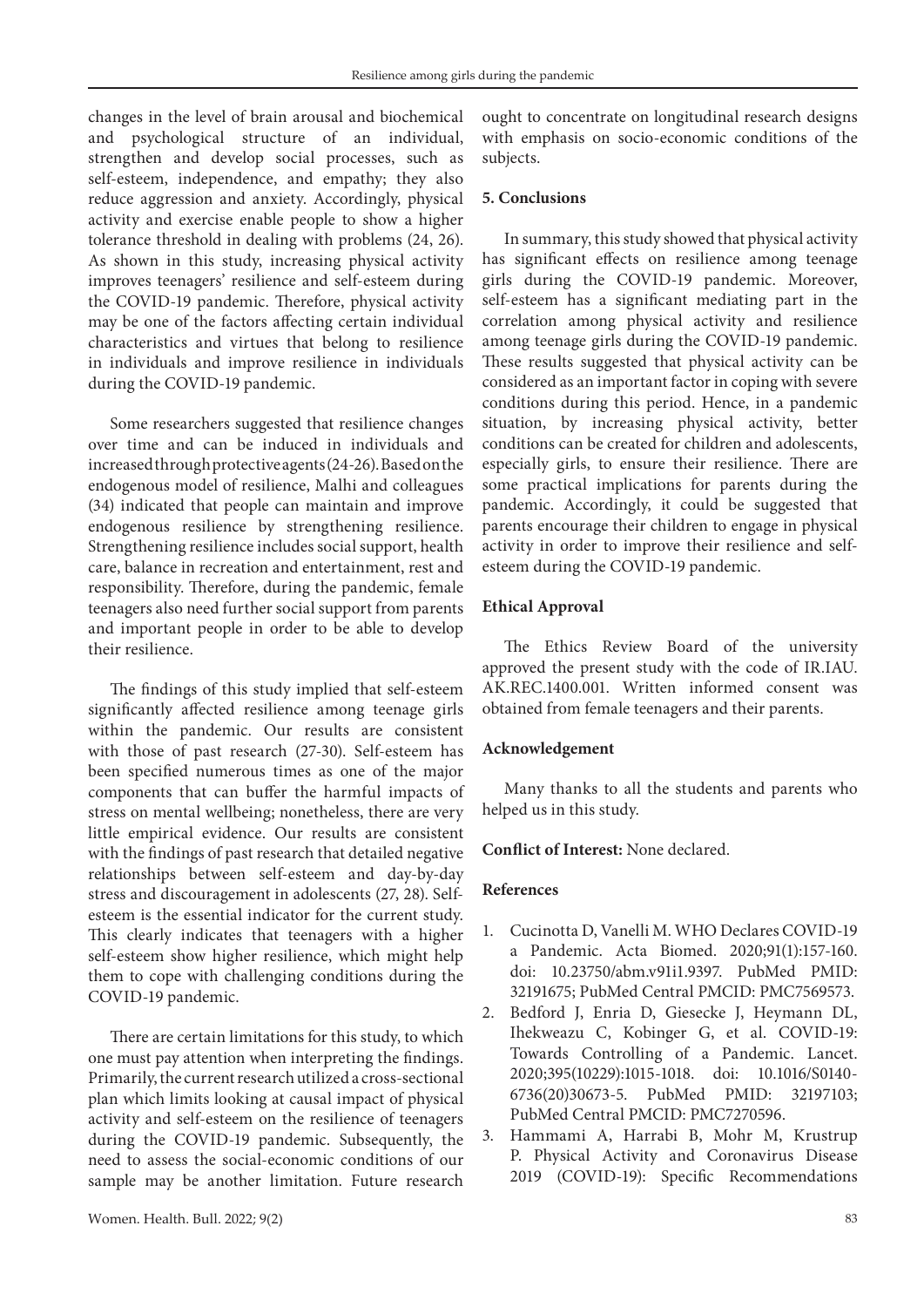for Home-Based Physical Training. Managing Sport and Leisure. 2022;27(1-2):26-31. doi: 10.1080/23750472.2020.1757494.

- 4. Gul MK, Demirci E. Psychiatric Disorders and Symptoms in Children and Adolescents During the COVID-19 Pandemic: A Review. EJMO.2021;5(1):20-36. doi: 10.1016/j. rcpeng.2020.11.003.
- 5. Dunton GF, Do B, Wang SD. Early Effects of the COVID-19 Pandemic on Physical Activity and Sedentary Behavior in Children Living in the U.S. BMC Public Health. 2020;20(1):1351. doi: 10.1186/ s12889-020-09429-3. PubMed PMID: 32887592; PubMed Central PMCID: PMC7472405.
- 6. Tulchin-Francis K, Stevens Jr W, Gu X, Zhang T, Roberts H, Keller J, et al. The Impact of the Coronavirus Disease 2019 Pandemic on Physical Activity in US Children. J Sport Health Sci. 2021;10(3):323-332. doi: 10.1016/j.jshs.2021.02.005. PubMed PMID: 33657464; PubMed Central PMCID: PMC8167336.
- 7. Dana A, Khajehaflaton S, Salehian M, Sarvari S. Effects of an Intervention in Online Physical Education Classes on Motivation, Intention, and Physical Activity of Adolescents during the COVID-19 Pandemic. Int J School Health. 2021;8(3):158-166. doi: 10.30476/ intjsh.2021.91103.1145.
- 8. Ghorbani S, Afshari M, Eckelt M, Dana A, Bund A. Associations between Physical Activity and Mental Health in Iranian Adolescents during the COVID-19 Pandemic: An Accelerometer-Based Study. *Children*. 2021;8(11):1022. doi: 10.3390/ children8111022. PubMed PMID: 34828736; PubMed Central PMCID: PMC8618706.
- 9. Dana A, Nodeh H, Salehian M, Mokari Saei S, Sarvari S. Smartphone Usage Status, Sleep Pattern, Health-Related Quality of Life, and Physical Activity among Adolescents from before to during the COVID-19 Confinement: A Cross-Sectional Study. *Int J School Health*. 2021;9(1):1-9. doi: 10.30476/intjsh.2021.92822.1178.
- 10. Weiner L, Berna F, Nourry N, Severac F, Vidailhet P, Mengin AC. Efficacy of an online cognitive behavioral therapy program developed for healthcare workers during the COVID-19 pandemic: the REduction of STress (REST) study protocol for a randomized controlled trial. Trials. 2020;21(1):870. doi: 10.1186/s13063-020-04772- 7. PubMed PMID: 33087178; PubMed Central PMCID: PMC7576984.
- 11. Palacio-Ortiz JD, Londoño-Herrera JP, Nanclares-Márquez A, Robledo-Rengifo P, Quintero-

Cadavid CP. Psychiatric disorders in children and adolescents during the COVID-19 pandemic. Rev Colom Psiquiatr. 2020;49(4):279-88. doi: 10.1016/j. rcp.2020.05.006. PubMed PMID: 33328021; PubMed Central PMCID: PMC7366975.

- 12. Abawi O, Welling MS, van den Eynde E, van Rossum EFC, Halberstadt J, van den Akker ELT, et al. COVID-19 related anxiety in children and adolescents with severe obesity: A mixed-methods study. Clin Obes. 2020;10(6):e12412. doi: 10.1111/ cob.12412. PubMed PMID: 32920993; PubMed Central PMCID: PMC7685119.
- 13. de Miranda DM, Athanasio BdS, Oliveira ACS, Simoes-e-Silva AC. How is COVID-19 pandemic impacting mental health of children and adolescents? Int J Disaster Risk Reduct. 2020;51:101845. doi: 10.1016/j.ijdrr.2020.101845. PubMed PMID: 32929399; PubMed Central PMCID: PMC7481176.
- 14. Ravens-Sieberer U, Kaman A, Erhart M, Devine J, Schlack R, Otto C. Impact of the COVID-19 pandemic on quality of life and mental health in children and adolescents in Germany. Eur Child Adolesc Psychiatry. 2021;1-11. doi: 10.1007/s00787- 021-01726-5. PubMed PMID: 33492480; PubMed Central PMCID: PMC7829493.
- 15. Zhang Y, Zhang H, Ma X, Di Q. Mental health problems during the COVID-19 pandemics and the mitigation effects of exercise: a longitudinal study of college students in China. Int J Environ Res Public Health. 2020;17(10):3722. doi: 10.3390/ ijerph17103722. PubMed PMID: 32466163; PubMed Central PMCID: PMC7277113.
- 16. Marconcin P, Werneck AO, Peralta M, Ihle A, Gouveia ÉR, Ferrari G, et al. The association between physical activity and mental health during the first year of the COVID-19 pandemic: a systematic review. BMC Public Health. 2022;22(1):209. doi: 10.1186/s12889-022-12590-6. PubMed PMID: 35101022; PubMed Central PMCID: PMC8803575.
- 17. Hosseini FB, Ghorbani S, Rezaeshirazi R. Effects of Perceived Autonomy Support in the Physical Education on Basic Psychological Needs Satisfaction, Intrinsic Motivation and Intention to Physical Activity in High-School Students. Int J School Health. 2020;**7**(4):39-46. doi: 10.30476/ intjsh.2020.88171.1106.
- 18. Gholidahaneh MG, Ghorbani S, Esfahaninia A. Effects of Basic Psychological Needs Satisfaction in the Physical Education on Leisure-Time Physical Activity Behavior of Primary School Students: Mediating Role of Autonomous Motivation. Int J School Health. 2020;**7**(2):46-53. doi: 10.30476/